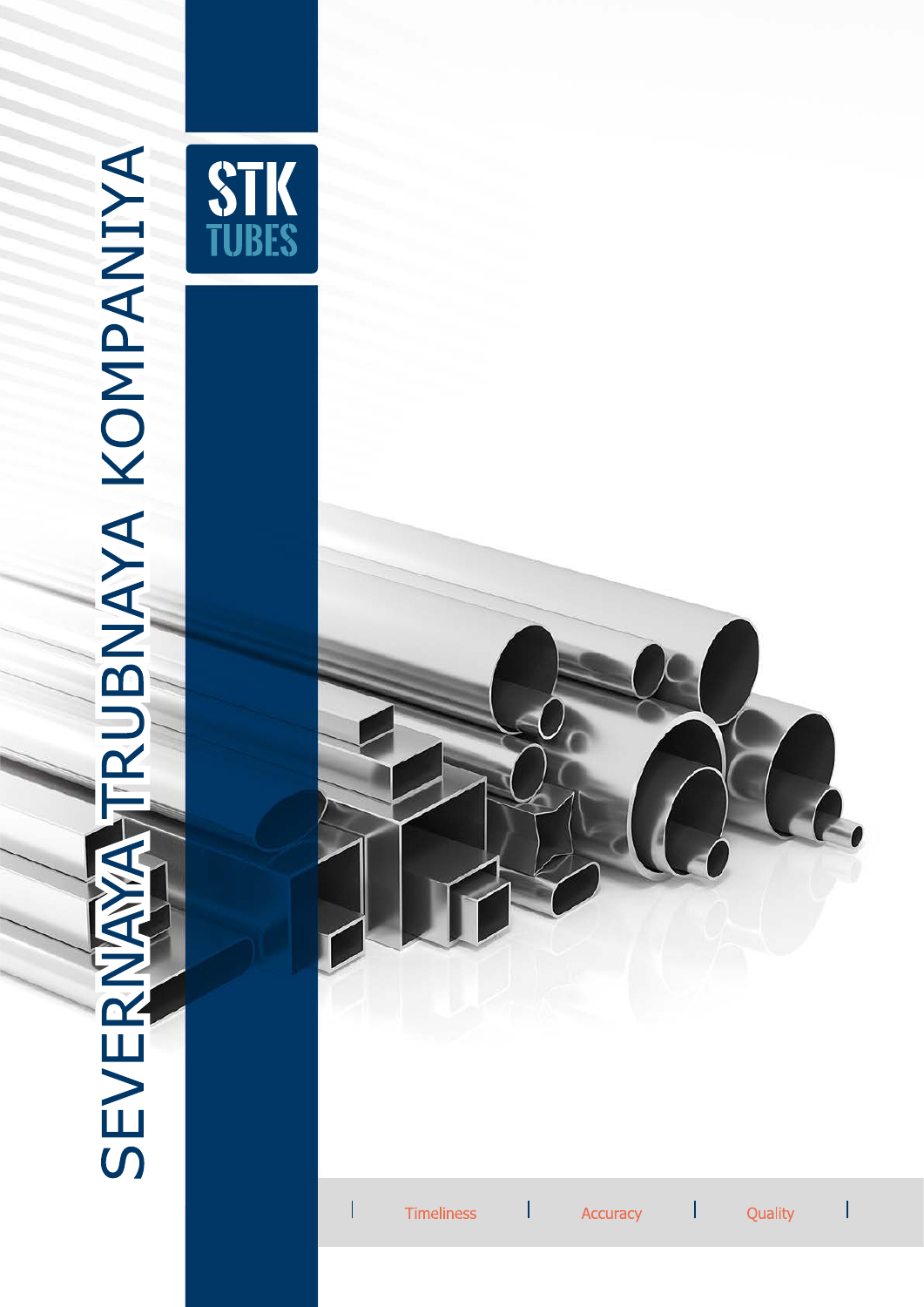

## **Timeliness Accuracy Quality**



Northern Tube Company is a leading russian manufacturer of precision ERW steel tubes made of cold-rolled, hot-rolled and galvanized steels.

- round tubes with a diameter from 10 mm to 63 mm,
- square tubes from 15x15 mm to 50x50 mm,
- rectangular tubes from 20x10 mm to 60x40 mm,
- oval and flat-oval tubes.

The company specializes in the production of high-quality thin-walled electric welded tubes for end consumers, both in Russia and abroad. Our main partners are manufacturers of furniture, greenhouses and consumer goods.

All tubes are manufactured in compliance with EN 10305-3 and 10305-5. The range of products we offer includes more than 300 standard sizes of tubes of various thicknesses, lengths and steel grades.

SIA SeverTex is our distributor registred in Latvia. We are glad to offer our European clients the high quality certified products and the services that will make the purchase easier.

We offer:

- door to door delivery (DAP and DDP terms)
- special packaging
- safety stock for a long-term contracts
- short lead time
- low minimum order quantity

## **CR round tube CR square tube EN10305-5**

|  | <b>CR rectangular tube EN10305-5</b> |
|--|--------------------------------------|

## **CR flat-oval tube**

|                 | Wall thickness, mm               |           |                                  |                                  |                                  |                                  |                                  |                                  |                                  |  |  |
|-----------------|----------------------------------|-----------|----------------------------------|----------------------------------|----------------------------------|----------------------------------|----------------------------------|----------------------------------|----------------------------------|--|--|
| <b>Diameter</b> | 0,5                              | 0,6       | 0,7                              | 0,8                              | $\mathbf{1}$                     | 1,2                              | 1,5                              | 2,0                              | 2,5                              |  |  |
| 10              |                                  |           | $^{+}$                           | $\qquad \qquad +$                |                                  |                                  |                                  |                                  |                                  |  |  |
| 16              | $\ddot{}$                        | $^{+}$    | $\ddot{}$                        | $\begin{array}{c} + \end{array}$ | $\begin{array}{c} + \end{array}$ | $\begin{array}{c} + \end{array}$ | $\begin{array}{c} + \end{array}$ |                                  |                                  |  |  |
| 18              | $\begin{array}{c} + \end{array}$ | $^{+}$    | $^{+}$                           | $\begin{array}{c} + \end{array}$ | $^{+}$                           | $\begin{array}{c} + \end{array}$ | $\begin{array}{c} + \end{array}$ |                                  |                                  |  |  |
| 19              | $\begin{array}{c} + \end{array}$ | $^{+}$    | $^{+}$                           | $\begin{array}{c} + \end{array}$ | $^{+}$                           | $\ddot{}$                        | $\ddot{}$                        |                                  |                                  |  |  |
| 20              |                                  | $^{+}$    | $^{+}$                           | $\qquad \qquad +$                | $^{+}$                           | $\qquad \qquad +$                | $^{+}$                           | $\begin{array}{c} + \end{array}$ |                                  |  |  |
| 22              |                                  | $^{+}$    | $\begin{array}{c} + \end{array}$ | $\begin{array}{c} + \end{array}$ | $\begin{array}{c} + \end{array}$ | $\begin{array}{c} + \end{array}$ | $\begin{array}{c} + \end{array}$ | $\begin{array}{c} + \end{array}$ | $\begin{array}{c} + \end{array}$ |  |  |
| 24              |                                  | $^{+}$    | $^{+}$                           | $\begin{array}{c} + \end{array}$ | $\begin{array}{c} + \end{array}$ | $\ddot{}$                        | $\begin{array}{c} + \end{array}$ | $\begin{array}{c} + \end{array}$ | $\ddot{}$                        |  |  |
| 25              |                                  | $\ddot{}$ | $^{+}$                           | $\begin{array}{c} + \end{array}$ | $^{+}$                           | $^{+}$                           | $^{+}$                           | $\begin{array}{c} + \end{array}$ | $\ddot{}$                        |  |  |
| 26              |                                  |           | $^{+}$                           | $\begin{array}{c} + \end{array}$ | $^{+}$                           | $\begin{array}{c} + \end{array}$ | $\begin{array}{c} + \end{array}$ | $\begin{array}{c} + \end{array}$ | $\begin{array}{c} + \end{array}$ |  |  |
| 28              |                                  |           | $\ddot{}$                        | $\ddot{}$                        | $\ddot{}$                        | $^{+}$                           | $\ddot{}$                        | $\ddot{}$                        | $\ddot{}$                        |  |  |
| 30              |                                  |           | $\ddot{}$                        | $^{+}$                           | $\ddot{}$                        | $\ddot{}$                        | $\ddot{}$                        | $\ddot{}$                        | $\ddot{}$                        |  |  |
| 32              |                                  |           | $\begin{array}{c} + \end{array}$ | $\begin{array}{c} + \end{array}$ | $\begin{array}{c} + \end{array}$ | $\begin{array}{c} + \end{array}$ | $\begin{array}{c} + \end{array}$ | $\begin{array}{c} + \end{array}$ | $\begin{array}{c} + \end{array}$ |  |  |
| 38              |                                  |           | $^{+}$                           | $\begin{array}{c} + \end{array}$ | $\ddot{}$                        | $\ddot{}$                        | $\ddot{}$                        | $\ddot{}$                        | $^{+}$                           |  |  |
| 40              |                                  |           |                                  |                                  | $^{+}$                           | $^{+}$                           | $^{+}$                           | $^{+}$                           | $^{+}$                           |  |  |
| 42              |                                  |           |                                  |                                  | $\begin{array}{c} + \end{array}$ | $\begin{array}{c} + \end{array}$ | $\begin{array}{c} + \end{array}$ | $\begin{array}{c} + \end{array}$ | $\begin{array}{c} + \end{array}$ |  |  |
| 48              |                                  |           |                                  |                                  | $^{+}$                           | $^{+}$                           | $^{+}$                           | $^{+}$                           |                                  |  |  |
| 51              |                                  |           |                                  |                                  | $\ddot{}$                        | $\ddot{}$                        | $\ddot{}$                        | $^{+}$                           |                                  |  |  |
| 63,5            |                                  |           |                                  |                                  | $\begin{array}{c} + \end{array}$ | $\begin{array}{c} + \end{array}$ | $\begin{array}{c} + \end{array}$ | $\begin{array}{c} + \end{array}$ |                                  |  |  |

| <b>Size</b> | Wall thickness, mm |           |           |           |           |           |           |           |           |  |
|-------------|--------------------|-----------|-----------|-----------|-----------|-----------|-----------|-----------|-----------|--|
|             | 0.5                | 0,6       | 0,7       | 0,8       | 1         | 1,2       | 1,5       | 2,0       | 2,5       |  |
| 15x15       | $\ddot{}$          | $\ddot{}$ | $\ddot{}$ | $\ddot{}$ | $\ddot{}$ | $\ddot{}$ | $^{+}$    |           |           |  |
| 18x18       |                    | $\ddot{}$ | $\ddot{}$ | $\ddot{}$ | $\ddot{}$ | $\ddot{}$ | $\ddot{}$ |           |           |  |
| 20x20       |                    | $\ddot{}$ | $\ddot{}$ | $\ddot{}$ | $\ddot{}$ | $\ddot{}$ | $\ddot{}$ | $\ddot{}$ |           |  |
| 25x25       |                    | $\ddot{}$ | $\ddot{}$ | $\ddot{}$ | $\ddot{}$ | $\ddot{}$ | $\ddot{}$ | $\ddot{}$ | $\ddot{}$ |  |
| 30×30       |                    | $\ddot{}$ | $\ddot{}$ | $\ddot{}$ | $\ddot{}$ | $\ddot{}$ | $\ddot{}$ | $\ddot{}$ | $\ddot{}$ |  |
| 40x40       |                    |           |           |           |           | $\ddot{}$ | $\ddot{}$ | $\ddot{}$ | $\ddot{}$ |  |
| 50x50       |                    |           |           |           |           | $+$       | $\ddot{}$ | $\ddot{}$ | $\ddot{}$ |  |

| <b>Size</b> | Wall thickness, mm |                 |           |           |           |           |           |           |           |  |  |
|-------------|--------------------|-----------------|-----------|-----------|-----------|-----------|-----------|-----------|-----------|--|--|
|             | 0,5                | 0,6             | 0,7       | 0,8       | 1         | 1,2       | 1,5       | 2,0       | 2,5       |  |  |
| 20×10       | $\ddot{}$          | $\! + \!\!\!\!$ | $\ddot{}$ | $\ddot{}$ | $\ddot{}$ | $\ddot{}$ | $^{+}$    |           |           |  |  |
| 20x15       | $\ddot{}$          | $\ddot{}$       | $\ddot{}$ | $\ddot{}$ | $\ddot{}$ | $^{+}$    | $^{+}$    |           |           |  |  |
| 25x10       | $^{+}$             | $\ddot{}$       | $\ddot{}$ | $\ddot{}$ | $^{+}$    | $^{+}$    | $^{+}$    |           |           |  |  |
| 25x15       | $^{+}$             | $\ddot{}$       | $\ddot{}$ | $+$       | $\ddot{}$ | $\ddot{}$ | $^{+}$    |           |           |  |  |
| 30x15       |                    | $\ddot{}$       | $\ddot{}$ | $^{+}$    | $^{+}$    | $^{+}$    | $\ddot{}$ |           |           |  |  |
| 30×20       |                    | $\ddot{}$       | $\ddot{}$ | $^{+}$    | $^{+}$    | $^{+}$    | $^{+}$    | $^{+}$    | $^{+}$    |  |  |
| 40×20       |                    | $\ddot{}$       | $\ddot{}$ | $^{+}$    | $\ddot{}$ | $\ddot{}$ | $\ddot{}$ | $\ddot{}$ | $\ddot{}$ |  |  |
| 40x25       |                    |                 |           |           | $^{+}$    | $^{+}$    | $^{+}$    | $^{+}$    | $^{+}$    |  |  |
| 40×30       |                    |                 |           | $\ddot{}$ | $^{+}$    | $\ddot{}$ | $\ddot{}$ | $\ddot{}$ | $^{+}$    |  |  |
| 50x25       |                    |                 |           |           | $^{+}$    | $^{+}$    | $^{+}$    | $^{+}$    | $\ddot{}$ |  |  |
| 60×10       |                    |                 |           |           |           | $^{+}$    | $^{+}$    | $\ddot{}$ | $\ddot{}$ |  |  |
| 60x40       |                    |                 |           |           |           | $^{+}$    | $^{+}$    | $^{+}$    |           |  |  |

| <b>Size</b> | Wall thickness, mm |           |           |           |           |           |           |           |           |  |
|-------------|--------------------|-----------|-----------|-----------|-----------|-----------|-----------|-----------|-----------|--|
|             | 0.5                | 0,6       | 0,7       | 0,8       | 1         | 1,2       | 1,5       | 2,0       | 2,5       |  |
| 30x15       |                    | $\ddot{}$ | $\ddot{}$ | $\ddot{}$ | $\ddot{}$ | $\ddot{}$ | $\ddot{}$ | $\ddot{}$ | $\ddot{}$ |  |
| 40x20       |                    | $\ddot{}$ | $\ddot{}$ | $\ddot{}$ | $\ddot{}$ | $\ddot{}$ | $\ddot{}$ | $\ddot{}$ | $\ddot{}$ |  |
| 40x25       |                    |           |           | $\ddot{}$ | $\ddot{}$ | $\ddot{}$ | $\ddot{}$ | $\ddot{}$ | $\ddot{}$ |  |
| 45x25       |                    |           |           | $\ddot{}$ | $\ddot{}$ | $\ddot{}$ | $\ddot{}$ | $\ddot{}$ |           |  |
| 50x30       |                    |           |           |           |           | $\ddot{}$ | $\ddot{}$ | $\ddot{}$ |           |  |
|             |                    |           |           |           |           |           |           |           |           |  |



| <b>CR</b> oval tube |  |  |                                   |  |  |
|---------------------|--|--|-----------------------------------|--|--|
|                     |  |  | Wall thickness, mm                |  |  |
| <b>Size</b>         |  |  | 0,5 0,6 0,7 0,8 1 1,2 1,5 2,0 2,5 |  |  |
| 40×20               |  |  |                                   |  |  |

| <b>CR</b> star-shaped tube |                    |     |                                   |  |  |  |  |  |  |
|----------------------------|--------------------|-----|-----------------------------------|--|--|--|--|--|--|
|                            | Wall thickness, mm |     |                                   |  |  |  |  |  |  |
| <b>Size</b>                |                    |     | 0.5 0.6 0.7 0.8 1 1.2 1.5 2.0 2.5 |  |  |  |  |  |  |
| 19,5x19,5                  |                    | $+$ |                                   |  |  |  |  |  |  |

 $24,5x24,5$  + + + +

 $\Box$